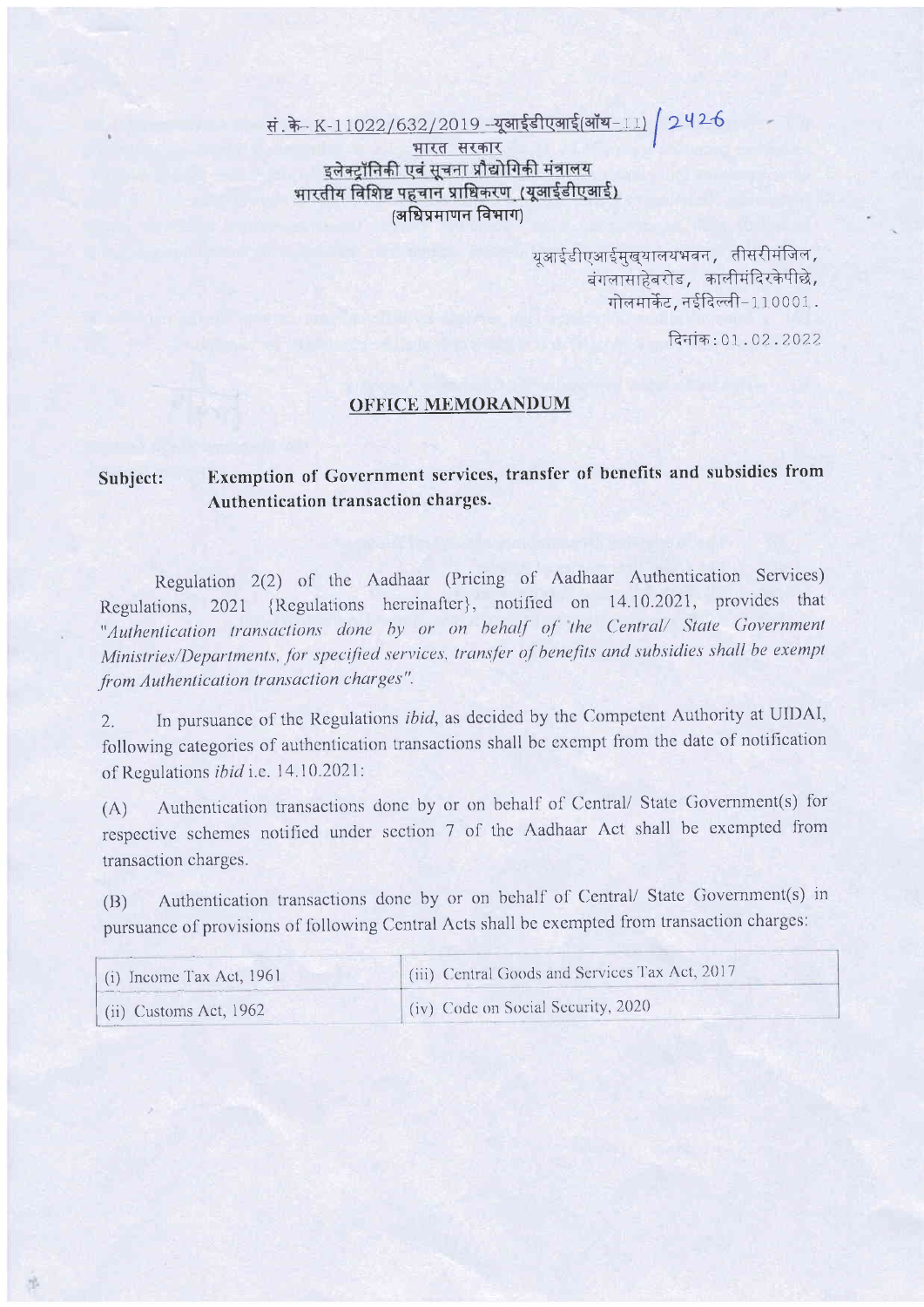(C) Authentication transactions done by or on behalf of Central/ State Government(s) for respective purposes approved by Ministry of Electronics & Information Technology (MeitY), Government of India under the Aadhaar Authentication for Good Governance (Social Welfare, Innovation, Knowledge) Rules, 2020 read with section  $4(4)(b)(ii)$  of the Aadhaar Act, 2016 (as amended) shall be exempted from transaction charges unless mentioned otherwise in the approval. The list of such approved purposes exempt from authentication transaction charges is at Annexure I.

(D) Authentications done for e-sign services by different user entities for the purposes in consonance with Para 2 (A), (B) & (C) above only shall be considered for exemption.

3. This issues under approval of the Competent Authority.

 $\sqrt{694}$ 

(Dr Mandeep Singh Lamba) I)cputy Dircctor

## 'I'o,

- (i) The Ministries/ Departments of Govt. of India;
- (ii) The Chief Secretaries of States;
- (iii) All Authentication Service Agencies;
- (iv) All Requesting Entities (AUAs/KUAs, Sub-AUAs/Sub-KUAs)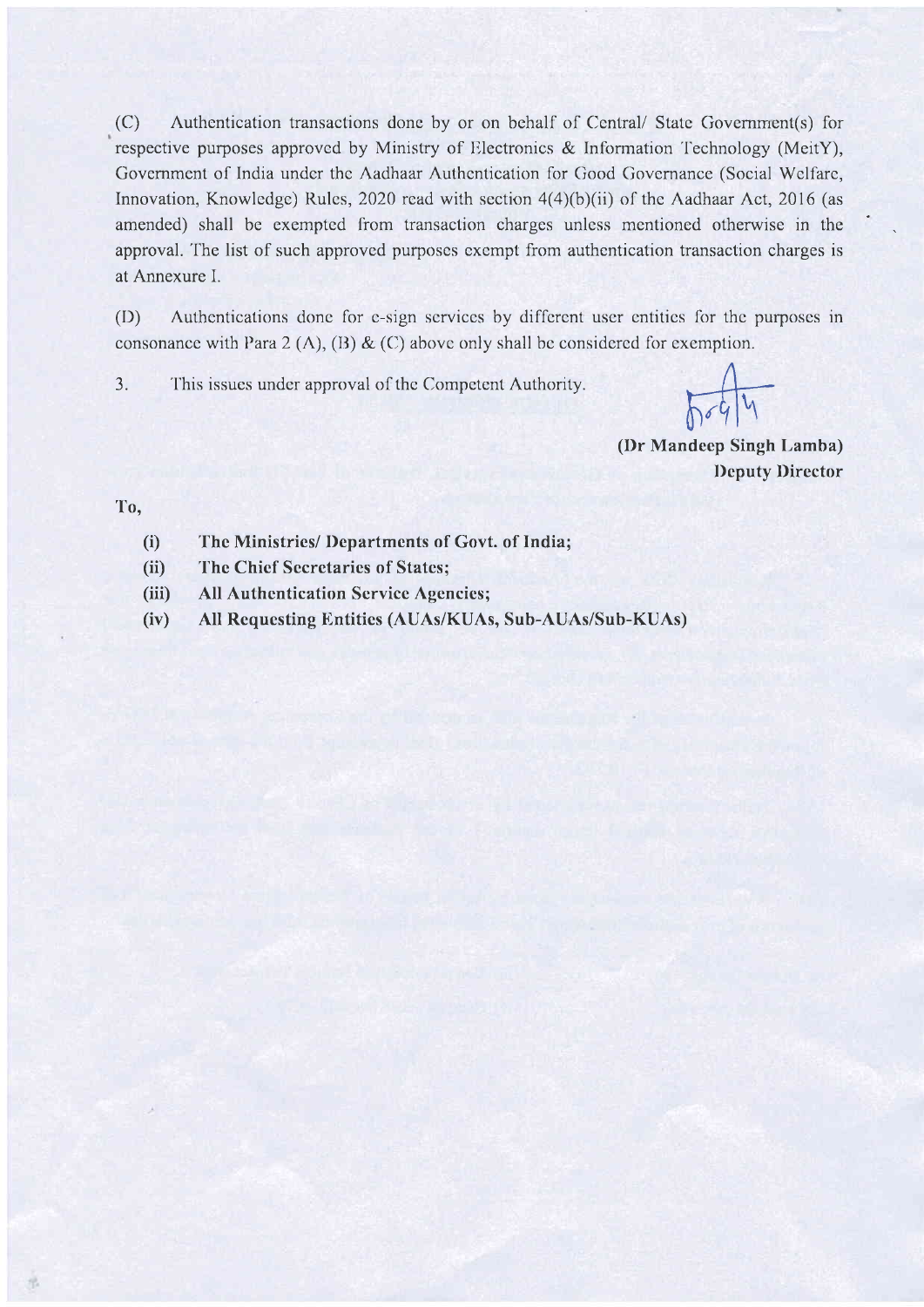| Proposals of Central Government Ministries/ Departments approved by MeitY<br>(as on 31.12.2021) |                                       |                                                         |                                                                                                                                                   |
|-------------------------------------------------------------------------------------------------|---------------------------------------|---------------------------------------------------------|---------------------------------------------------------------------------------------------------------------------------------------------------|
| S.No.                                                                                           | Ministry/<br>Department               | <b>Organisation under</b><br><b>Ministry/Department</b> | Purpose for use of Aadhaar authentication                                                                                                         |
| 1.                                                                                              | M/o Health and<br>Family Welfare      | D/o of Health and Family<br>Welfare                     | For establishing Unique Health Identifier for<br>authentication<br>identification<br>and<br>of<br>beneficiaries in various Health IT applications |
| 2.                                                                                              |                                       | <b>Food Safety Standards</b><br>Authority of India      | authenticate Food Business<br>Operators<br>To<br>applying for registration/license                                                                |
| 3.                                                                                              | M/o Defence                           | D/o Ex-Servicemen Welfare                               | For identification of defence pensioners in<br>web-based interactive Pension Disbursement<br>System, named SPARSH                                 |
| 4.                                                                                              |                                       | Directorate General Defence<br>Estates                  | For identification of residents availing services<br>through "eChhawani" Project                                                                  |
| 5.                                                                                              |                                       | D/o Ex-Servicemen Welfare                               | For identification of beneficiaries<br>$of$ Ex-<br>Health<br>Scheme<br>Contributory<br>servicemen<br>(ECHS)                                       |
| 6.                                                                                              | M/o Railways                          |                                                         | For authenticating the user IDs on E-Ticketing<br>website IRCTC website for booking e-tickets                                                     |
| 7.                                                                                              | M/o Road<br>Transport and<br>Highways |                                                         | For identification of users in e-Transport<br>applications                                                                                        |
| 8.                                                                                              | M/o External<br><b>Affairs</b>        |                                                         | For validation of Aadhaar as eKYC for<br>issuance of Passport related Services                                                                    |
| 9.                                                                                              | Ministry of<br><b>Home Affairs</b>    | D/o Register General $\&$<br><b>Census Commissioner</b> | For registration of births and deaths                                                                                                             |

ğ.

 $\sqrt{\frac{1}{n}}$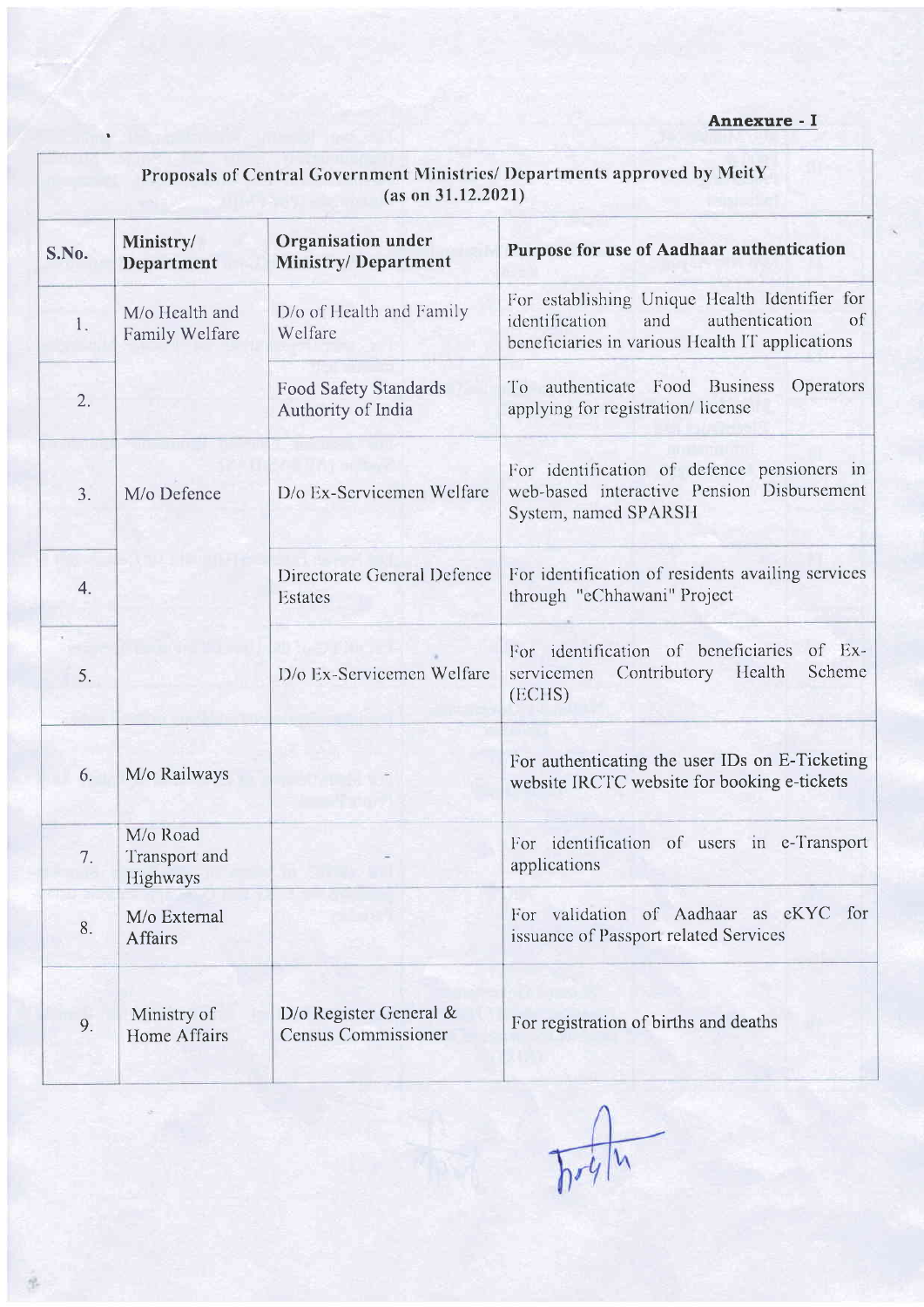| $\pmb{\mathfrak{g}}$<br>10. | M/o Ministry of<br>Food &<br>Processing<br>Industries           |                                                                                         | For the Identity verification of applicants<br>(Beneficiaries) under the Prime Minister<br>Formalisation of Micro Food Processing<br>Enterprises (PM-FME) |
|-----------------------------|-----------------------------------------------------------------|-----------------------------------------------------------------------------------------|-----------------------------------------------------------------------------------------------------------------------------------------------------------|
| 11.                         | M/o Niti Aayog                                                  | Atal Innovation Mission for<br>Kashi                                                    | For use in Kashi (Cash over internet) initiative                                                                                                          |
| 12.                         |                                                                 | National Informatics Centre                                                             | For user registration on Instant Messaging<br>mobile app                                                                                                  |
| 13.                         | M/o Ministry of<br>Electronics and<br>Information<br>Technology | (NIC)                                                                                   | For Aadhaar Enabled Biometric Attendance<br>System (AEBAS/BAS)                                                                                            |
| 14.                         |                                                                 |                                                                                         | For Jeevan Pramaan (Digital Life Certificate)                                                                                                             |
| 15.                         |                                                                 |                                                                                         | For eKYC of the User for e-Forms Services                                                                                                                 |
| 16.                         |                                                                 | National e-Governance<br>Division                                                       | For identification of residents in DigiLocker                                                                                                             |
| 17.                         |                                                                 | <b>HRD</b> Group                                                                        | For identification of candidates in Future Skill<br>Prime Portal                                                                                          |
| 18.                         |                                                                 | <b>NIC</b>                                                                              | For eKYC of users of the Single Sign-On<br>platform for G2G and G2C applications using<br>Parichay                                                        |
| 19.                         |                                                                 | Internet Governance<br>Division, MeitY/National<br>Internet Exchange of India<br>(NIXI) | For identification of residents in domain<br>booking process.                                                                                             |

 $\sqrt{\frac{1}{\sqrt{6}}\frac{1}{4}}$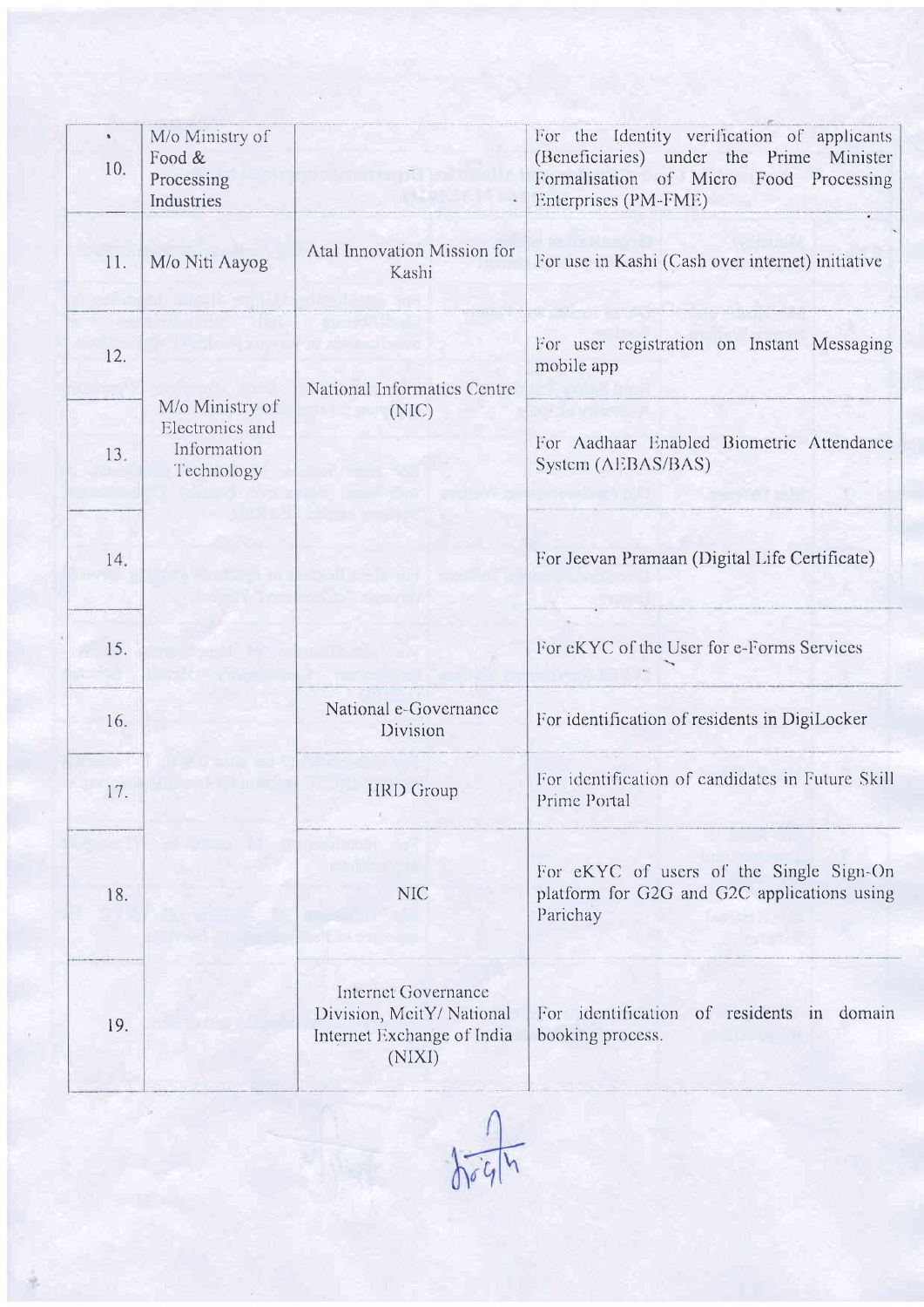|     |                                                                |                                           | Portal for Credit Linked Govt. schemes                                                                                                                                 |
|-----|----------------------------------------------------------------|-------------------------------------------|------------------------------------------------------------------------------------------------------------------------------------------------------------------------|
| 21. |                                                                | Financial Intelligence Unit-<br>India     | For validation of identity of users of FINnet<br>system                                                                                                                |
| 22. | O/o the<br>Comptroller &<br><b>Auditor General</b><br>of India | Comptroller & Auditor<br>General of India | For validation of employees' Aadhaar numbers<br>in CAG's One IAAD One System (OIOS)<br>application<br>muzw                                                             |
| 23. | Ministry of New<br>and Renewable<br>Energy                     | san kata                                  | For establishing the genuineness of the<br>applicants and to avoid duplicity under NRE<br>fellowship programme and NSS fellowship<br>programme component of HRD scheme |

|       | Proposals of State Governments approved by MeitY<br>(as on 31.12.2021) |                                                          |                                                                                                                                                                                           |  |  |
|-------|------------------------------------------------------------------------|----------------------------------------------------------|-------------------------------------------------------------------------------------------------------------------------------------------------------------------------------------------|--|--|
| S.No. | <b>State</b><br>Government                                             | Organisation under<br><b>Ministry/Department</b>         | Purpose for use of authentication                                                                                                                                                         |  |  |
|       | A & N<br>Administration                                                | Labour Department                                        | Aadhaar authentication of residents for A&N<br>Islands Building and Other Construction Workers<br>Welfare Board                                                                           |  |  |
| 2.    | Andhra Pradesh                                                         | <b>Agricultural Marketing</b><br>Department              | Use of Aadhaar authentication in Registration<br>Module of farmers, Traders, logistic provider etc.,<br>for the E-Marketing Platform of Govt. of Andhra<br>Pradesh "efarmarket.ap.gov.in" |  |  |
| 3.    |                                                                        | Andhra Pradesh State<br>Co.-Operative Federation<br>Ltd. | Use of Aadhaar authentication services for MSP<br>procurement Operations                                                                                                                  |  |  |
| 4.    | Odisha                                                                 | Food and Supplies<br>consumer welfare<br>Department      | For verification and registration of framers                                                                                                                                              |  |  |

 $\sqrt{694}$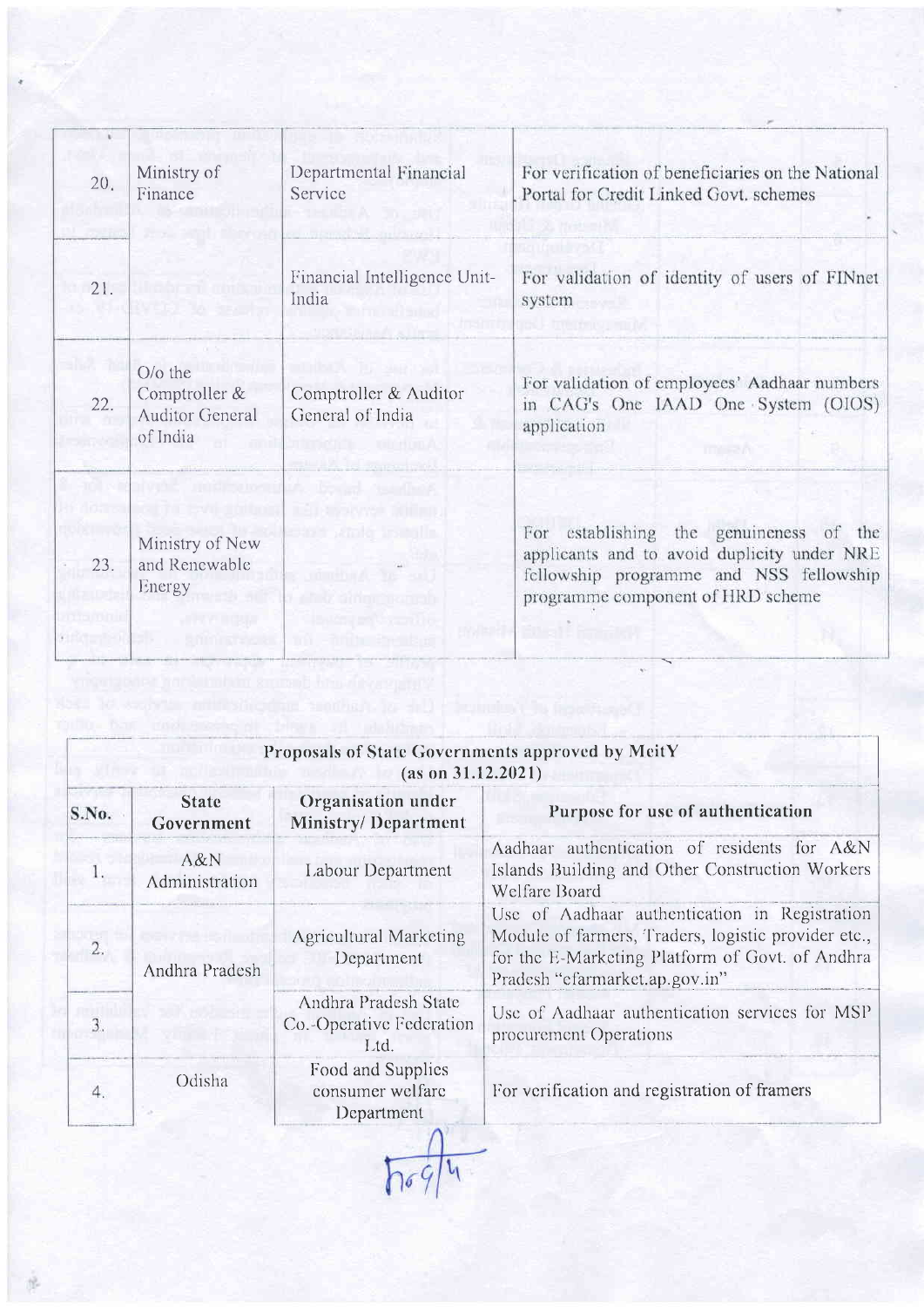| 5.  |                | Finance Department                                                                          | Submission of application processing, sanction<br>and disbursement of pension to State Govt.<br>employees.                                                                                                                                                                                         |
|-----|----------------|---------------------------------------------------------------------------------------------|----------------------------------------------------------------------------------------------------------------------------------------------------------------------------------------------------------------------------------------------------------------------------------------------------|
| 6.  |                | Odisha Urban Housing<br>Mission & Urban<br>Development<br>Department                        | Use of Aadhaar authentication in Affordable<br>Housing Scheme to provide low cost houses to<br><b>EWS</b>                                                                                                                                                                                          |
| 7.  |                | Revenue & Disaster<br>Management Department                                                 | Use of Aadhaar authentication for identification of<br>beneficiaries against release of COVID-19 ex-<br>gratia Assistance                                                                                                                                                                          |
| 8.  | Telangana      | Industries & Commerce<br>Department                                                         | for use of Aadhaar authentication in Sand Sales<br>Management & Monitoring System (SSMMS)                                                                                                                                                                                                          |
| 9.  | Assam          | Skill, Employment &<br>Entrepreneurship<br>Department                                       | to develop an Online Registration system with<br>Aadhaar authentication in all Employment<br>Exchange of Assam                                                                                                                                                                                     |
| 10. | Delhi          | <b>DSHDC</b>                                                                                | Aadhaar based Authentication Services for 8<br>online services like handing over of possession of<br>allotted plots, execution of lease deed conversion<br>etc.                                                                                                                                    |
| 11. | Madhya Pradesh | National Health Mission                                                                     | Use of Aadhaar authentication for ascertaining<br>demographic data of the drawing and disbursing<br>biometric<br>approvers,<br>officers/payment<br>demographic<br>authentication for ascertaining<br>profile of payment approvers in case of e--<br>Vittapravah and doctors undertaking sonography |
| 12. |                | Department of Technical<br>Education, Skill<br>Development                                  | Use of Aadhaar authentication services of each<br>candidate to avoid impersonation and other<br>malpractices during the examination                                                                                                                                                                |
| 13. |                | Department of Technical<br>Education, Skill<br>Development                                  | Use of Aadhaar authentication to verify and<br>identify of candidates seeking placement services<br>on MP Rojgar Portal                                                                                                                                                                            |
| 14. |                | Department of Technical<br>Education, Skill<br>Development                                  | for<br>Use of Aadhaar authentication services<br>registration and maintenance of attendance record<br>of each beneficiary under short term skill<br>programs                                                                                                                                       |
| 15. |                | MP Nursing Counsel and<br>MP Paramedical Council<br>under Department of<br>Medial Education | Use of Aadhaar authentication services for process<br>flow of MPNRC college Recognition & Aadhaar<br>authentication process flow                                                                                                                                                                   |
| 16. |                | School Education<br>Department, Bhopal                                                      | Use of Aadhaar authentication for validation of<br>guest teacher in Guest Faculty Management<br>System                                                                                                                                                                                             |
|     |                |                                                                                             |                                                                                                                                                                                                                                                                                                    |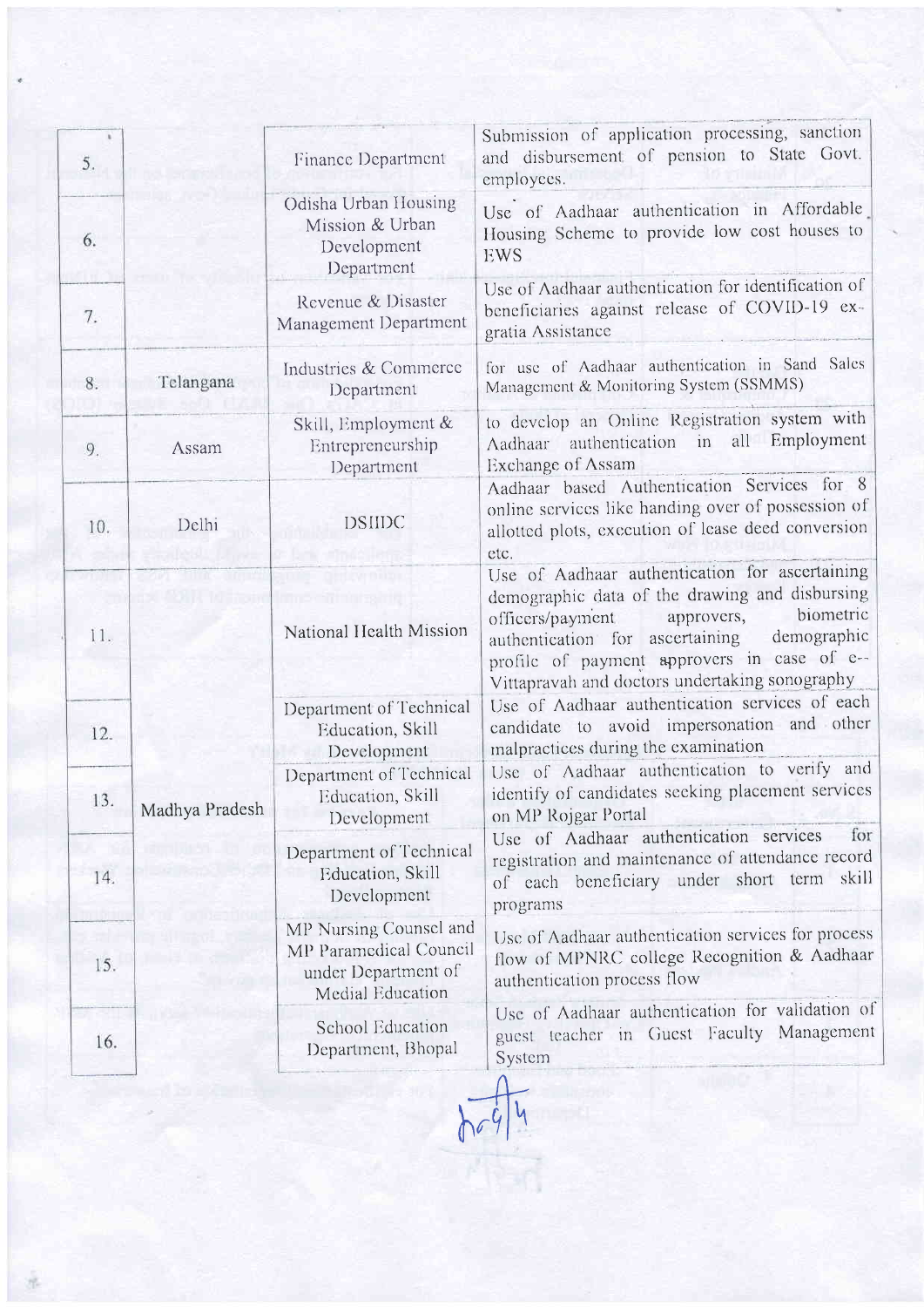| 17. |           | General Admin<br>Department                                                | Aadhaar authentication services for One Time<br>Registration for applicants eligible for Govt. jobs<br>in Group C & D                                                                                                                                                                                                                         |
|-----|-----------|----------------------------------------------------------------------------|-----------------------------------------------------------------------------------------------------------------------------------------------------------------------------------------------------------------------------------------------------------------------------------------------------------------------------------------------|
| 18. |           | Public Works<br>Department                                                 | Registration of Engineering Works Contractor                                                                                                                                                                                                                                                                                                  |
| 19. | Haryana   | Haryana Skill<br>Development Mission                                       | for<br>Use of Aadhaar Authentication services<br>beneficiaries of Govt. funded skilled schemes                                                                                                                                                                                                                                                |
| 20. |           | Citizen Resources<br>Information Department                                | Use of Aadhaar authentication services for Parivar<br>Pehchan Patra                                                                                                                                                                                                                                                                           |
| 21. |           | <b>AYUSH</b>                                                               | For verification and registration of practitioners of<br>Ayurveda, Unani, Siddha, Naturopathy & Yoga<br>System of Medicine                                                                                                                                                                                                                    |
| 22. |           | Directorate of Economics<br>and Statistics                                 | Use of Aadhaar authentication in birth and death<br>registration                                                                                                                                                                                                                                                                              |
| 23. | Karnataka | Special Officer and<br>Competent Authority,<br>IMA Scam case and<br>others | Use of Aadhaar authentication, on voluntary basis,<br>for the<br>claimants<br>$\sigma$ f<br>identification<br>for<br>purpose of claim management of depositors.(IMA<br>Scam)                                                                                                                                                                  |
| 24. |           | $DPAR(e-Gov)$                                                              | for<br>Use of Aadhaar authentication services<br>Entitlement Management System                                                                                                                                                                                                                                                                |
| 25. |           | DPAR(e-Gov)                                                                | Use of Aadhaar authentication services for HRMS                                                                                                                                                                                                                                                                                               |
| 26. |           | Department of Stamps<br>and Registration                                   | Use of Aadhaar authentication in property and<br>registration process                                                                                                                                                                                                                                                                         |
| 27. |           | Dept. of Public<br>Administration and                                      | in Single Sign-On system                                                                                                                                                                                                                                                                                                                      |
| 28. |           | Reforms<br>DPAR(c-Gov),<br>Karnataka State Nursing<br>Council, Bangalore   | 1)To identify the registered practitioner of ANM,<br>GNM, BSc, PBBSc nursing.<br>2) Issuing Registration certificates to Graduates<br>ANM, GNM, Bsc PBBSc nursing.<br>3) In Disaster management like Covid-2019 and<br>emergencies.<br>health<br>essential<br>other<br>4) To curb the malpractices and Duplicacy in<br>registrations process. |
| 29. |           | DPAR, e-Gov,<br>Department of Pre-<br>University Education                 | Use of Aadhaar authentication for student<br>registration in PUE Board                                                                                                                                                                                                                                                                        |

 $h^{0}4/4$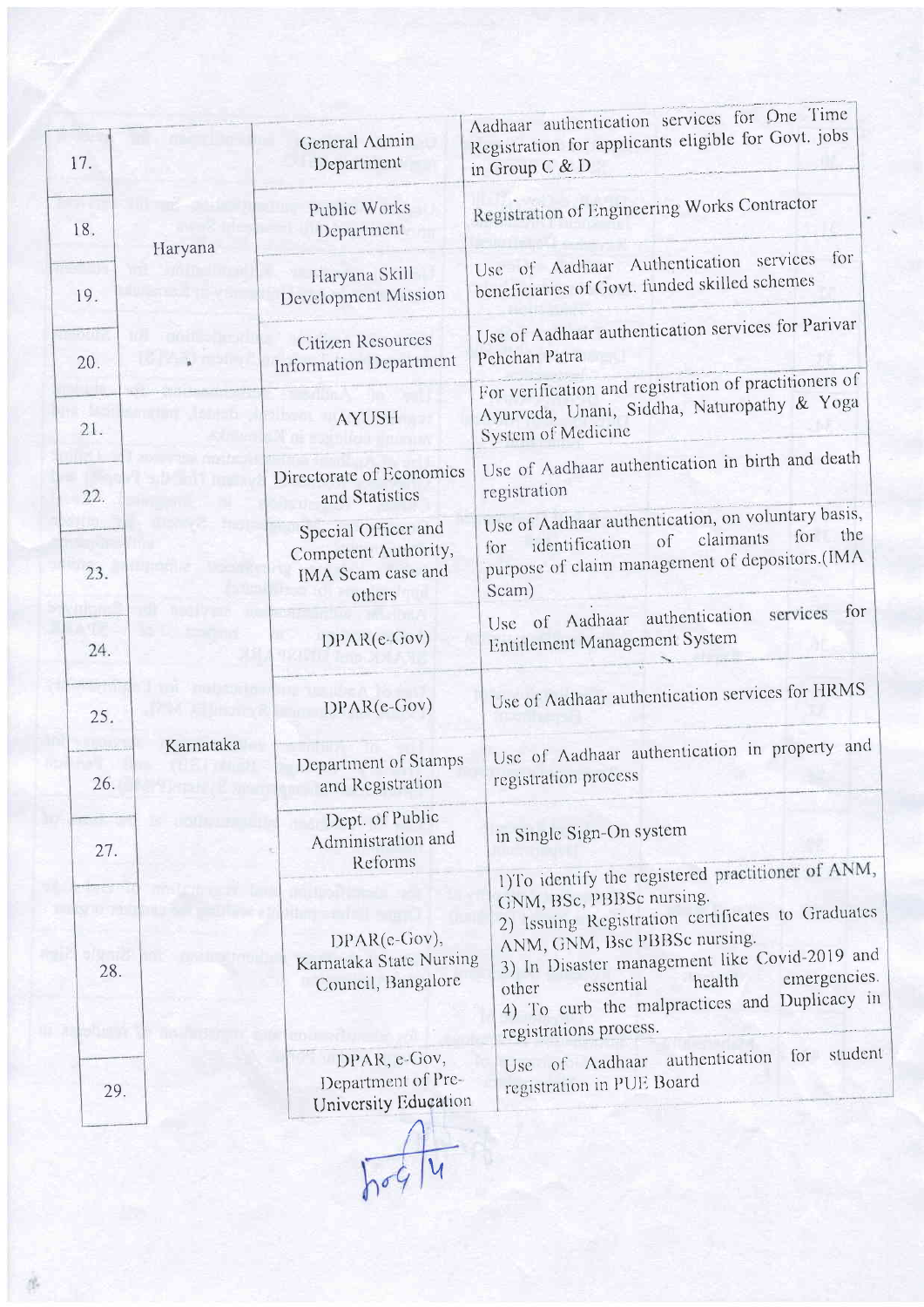| 30. |             | DPAR, e-Gov, Director<br>SSLC, KSEEB                                      | student<br>for<br>Use of Aadhaar authentication<br>registration in SSLC                                                                                                                                                                                                                                                    |
|-----|-------------|---------------------------------------------------------------------------|----------------------------------------------------------------------------------------------------------------------------------------------------------------------------------------------------------------------------------------------------------------------------------------------------------------------------|
| 31. |             | DPAR, e-Gov, Atalji<br>Janasnehi Directorate,<br>Revenue Department       | Use of Aadhaar authentication for the services<br>provided by Atalji Janasnehi Sewa                                                                                                                                                                                                                                        |
| 32. |             | DPAR, c-Gov,<br>Department of Higher<br>Education                         | student<br>Use of Aadhaar authentication for<br>registration in any University in Karnataka                                                                                                                                                                                                                                |
| 33. |             | DPAR, e-Gov,<br>Department of Public<br>Instruction                       | Student<br>Use of Aadhaar authentication for<br>Achievement Tracking System (SATS)                                                                                                                                                                                                                                         |
| 34. |             | DPAR, e-Gov,<br>Directorate of Medical<br>Education                       | Use of Aadhaar authentication fpr student<br>registration in medical, dental, paramedical and<br>nursing colleges in Karnataka                                                                                                                                                                                             |
| 35. |             | Local Self Government<br>Dept                                             | Use of Aadhaar authentication services for Online<br>Grievance Redressal System (for the People) and<br>Local<br>Integrated<br>Registration<br>in<br>Citizen<br>Government Management System for citizen<br>authentication<br>demographic<br>(while lodging grievances/ submitting online<br>applications for certificate) |
| 36. | Kerala      | Finance Department                                                        | for Employee<br>Aadhaar authentication services<br><b>SPARK</b><br>of<br>respect<br>in<br>Authentication<br>SPARK and UNISPARK                                                                                                                                                                                             |
| 37. |             | The Employment<br>Department                                              | Use of Aadhaar authentication for Employability<br>Centre Management System(ECMS)                                                                                                                                                                                                                                          |
| 38. |             | <b>Treasury Department</b>                                                | for<br>authentication services<br>Use of Aadhaar<br>Bank(TSB) and<br>Pension<br>Savings<br>Treasury<br>Information Management System(PiMS)                                                                                                                                                                                 |
| 39. |             | Land Revenue<br>Department                                                | Use of Aadhaar authentication at the time of<br>mutation                                                                                                                                                                                                                                                                   |
| 40. | Tamil Nadu  | Transplant Authority of<br>Tamil Nadu (Transtan)                          | for identification and registration of end-stage<br>Organ failure patients waiting for cadaver organs                                                                                                                                                                                                                      |
| 41. | Gujarat     | Revenue Department                                                        | for 'Single Sign<br>Use of Aadhaar authentication<br>On' Application                                                                                                                                                                                                                                                       |
| 42. | Maharashtra | Directorate of<br>Information Technology,<br>Government of<br>Maharashtra | for identification and registration of residents in<br>Aaple Sarkar Portal.                                                                                                                                                                                                                                                |

踉